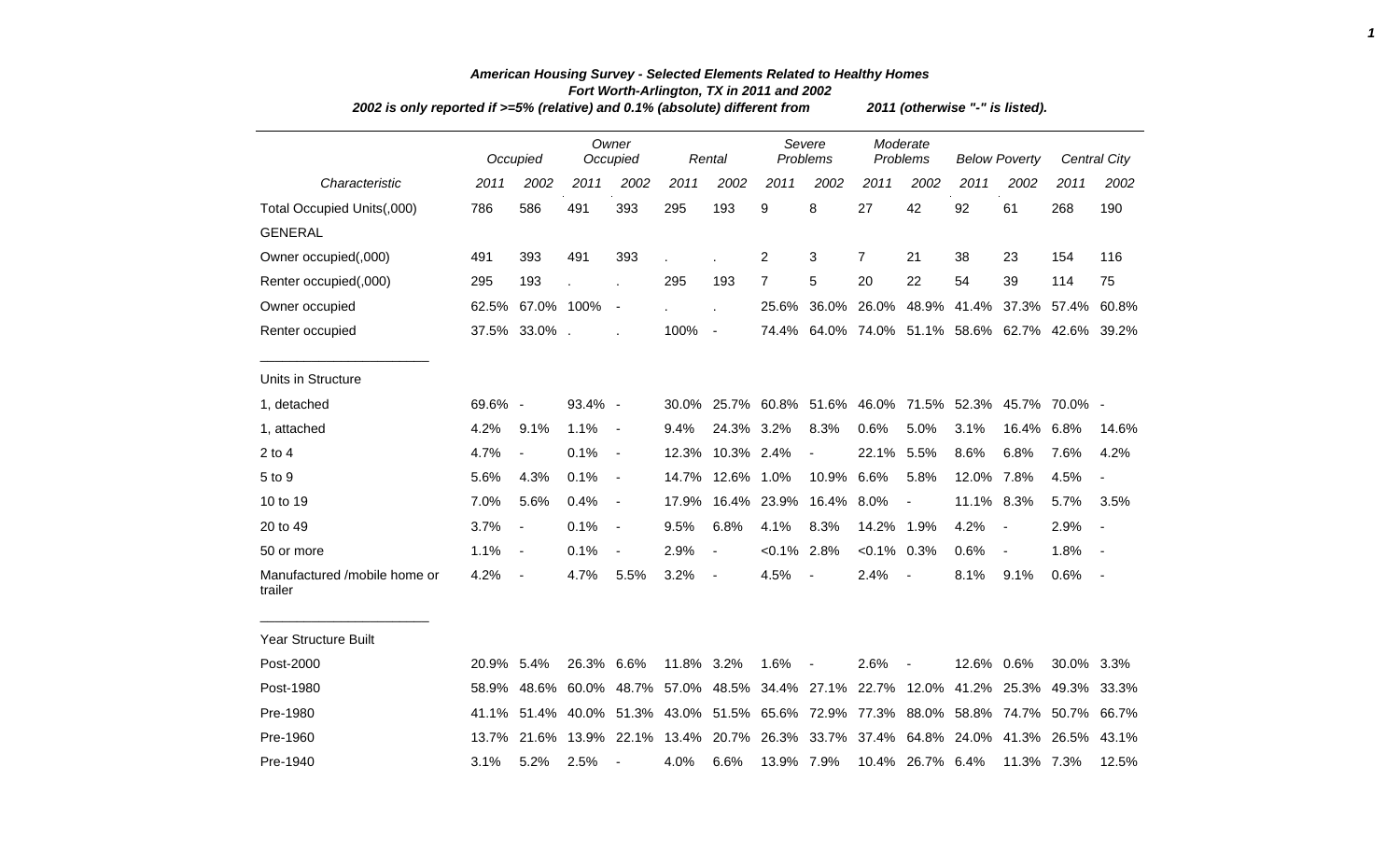|                                                        |         | Occupied                 |         | Owner<br>Occupied        |             | Rental                   | Severe<br>Problems |                              | Moderate<br>Problems |                  | <b>Below Poverty</b>    |                          | <b>Central City</b>                                     |                          |
|--------------------------------------------------------|---------|--------------------------|---------|--------------------------|-------------|--------------------------|--------------------|------------------------------|----------------------|------------------|-------------------------|--------------------------|---------------------------------------------------------|--------------------------|
| Characteristic                                         | 2011    | 2002                     | 2011    | 2002                     | 2011        | 2002                     | 2011               | 2002                         | 2011                 | 2002             | 2011                    | 2002                     | 2011                                                    | 2002                     |
| Foundation (for 1-unit not<br>manufactured)            |         |                          |         |                          |             |                          |                    |                              |                      |                  |                         |                          |                                                         |                          |
| 1-Unit not manufactured(,000)                          | 580     | 463                      | 464     | 367                      | 116         | 97                       | 6                  | 5                            | 13                   | 32               | 51                      | 38                       | 206                                                     | 163                      |
| With a basement under all of<br>house                  | 0.1%    | $\blacksquare$           | 0.1%    | $\overline{a}$           | $< 0.1\%$ - |                          | $< 0.1\%$ -        |                              | $< 0.1\%$ -          |                  | $< 0.1\%$ -             |                          | 0.1%                                                    | $\overline{\phantom{a}}$ |
| With a basement under part of<br>house                 | 0.5%    | $\overline{a}$           | 0.6%    | $\blacksquare$           | 0.1%        | $\overline{\phantom{a}}$ | $< 0.1\%$ -        |                              | $< 0.1\%$ -          |                  | 0.3%                    | $\overline{\phantom{a}}$ | 1.2%                                                    | $\overline{\phantom{a}}$ |
| With a crawl space                                     | 9.0%    | 19.9% 8.5%               |         | 18.5%                    |             |                          |                    | 11.1% 25.1% 17.4% 37.5%      |                      | 36.8% 69.0%      | 15.3%                   | 42.6%                    | 15.3%                                                   | 35.6%                    |
| On a concrete slab                                     | 88.4%   | 78.2%                    | 88.8%   | 79.4%                    |             |                          | 87.0% 73.4% 79.1%  | 57.4%                        | 57.5%                | 28.4%            | 82.2%                   |                          | 55.3% 80.6%                                             | 61.6%                    |
| In some other way                                      | 2.0%    |                          | 2.1%    |                          | 1.8%        |                          | 3.4%               | 5.1%                         | 5.7%                 | 2.6%             | 2.2%                    |                          | 2.8%                                                    | $\overline{\phantom{a}}$ |
| <b>EXTERIOR</b>                                        |         |                          |         |                          |             |                          |                    |                              |                      |                  |                         |                          |                                                         |                          |
| <b>External Building Conditions(non</b><br>multiunit)  |         |                          |         |                          |             |                          |                    |                              |                      |                  |                         |                          |                                                         |                          |
| Sagging roof                                           | 3.1%    | $\overline{\phantom{a}}$ | 2.8%    | $\blacksquare$           | 4.1%        | 7.9%                     | 5.1%               | 14.0%                        | 14.3%                | 20.7% 2.8%       |                         | 11.4% 3.2%               |                                                         |                          |
| Missing roofing material                               | 3.7%    | $\overline{\phantom{a}}$ | 3.4%    | $\blacksquare$           | 4.6%        | 5.3%                     | 32.3%              | 11.9% 7.5%                   |                      | 14.3% 3.1%       |                         | 7.3%                     | 2.8%                                                    |                          |
| Hole in roof                                           | 1.2%    | $\frac{1}{2}$            | 1.1%    | $\overline{a}$           | 1.4%        | 5.3%                     | 5.3%               | 13.2% 7.3%                   |                      | 14.0%            | 1.5%                    | 7.2%                     | 1.1%                                                    |                          |
| Missing bricks, siding, other<br>outside wall material | 2.1%    | $\overline{\phantom{a}}$ | 1.7%    | $\overline{\phantom{a}}$ | 3.3%        | 8.2%                     | 5.1%               | 14.0%                        |                      | 12.4% 24.3% 5.0% |                         | 11.2%                    | 1.8%                                                    | 5.4%                     |
| Sloping outside walls                                  | 1.3%    | $\blacksquare$           | 1.0%    | $\overline{\phantom{a}}$ | 2.5%        | 5.6%                     | 11.4%              | 9.3%                         | 11.3%                | 13.7%            | 2.2%                    | 9.8%                     | 1.0%                                                    | $\blacksquare$           |
| Boarded up windows                                     | 0.5%    | $\overline{\phantom{a}}$ | 0.3%    | $\overline{\phantom{a}}$ | 1.2%        | $\overline{\phantom{a}}$ | 8.3%               | 9.8%                         | 4.5%                 |                  | 1.7%                    | 5.4%                     | 0.6%                                                    |                          |
| <b>Broken windows</b>                                  | 4.1%    | 5.3%                     | 4.1%    | $\blacksquare$           | 4.1%        | 8.5%                     | 20.8%              | 26.3%                        |                      | 17.3% 21.9% 6.7% |                         | 12.4%                    | 3.9%                                                    | 6.2%                     |
| Bars on windows                                        | 2.8%    | $\overline{\phantom{a}}$ | 2.0%    | $\overline{a}$           | 6.0%        | 3.2%                     |                    | <0.1% 20.5% 10.8% 8.0%       |                      |                  | 7.4%                    | 8.7%                     | 6.9%                                                    | 6.5%                     |
| Foundation crumbling or has open 7.7%<br>crack or hole |         | 3.9%                     | 8.2%    | 3.6%                     | 6.0%        | 5.3%                     |                    | 40.0% 12.2% 15.6% 11.5% 3.8% |                      |                  |                         | 7.3%                     | 5.9%                                                    | 3.9%                     |
| None of the above                                      | 80.9% - |                          | 81.6% - |                          | 78.1%       | $\blacksquare$           | 45.3%              |                              |                      |                  | 49.7% 56.6% 46.7% 77.9% |                          | 65.5% 79.5% -                                           |                          |
| None of the above(excluding<br>bars)                   | 83.1% - |                          | 83.2% - |                          |             |                          |                    |                              |                      |                  |                         |                          | 83.0% 77.6% 45.3% 58.7% 61.0% 49.7% 83.7% 70.2% 85.3% - |                          |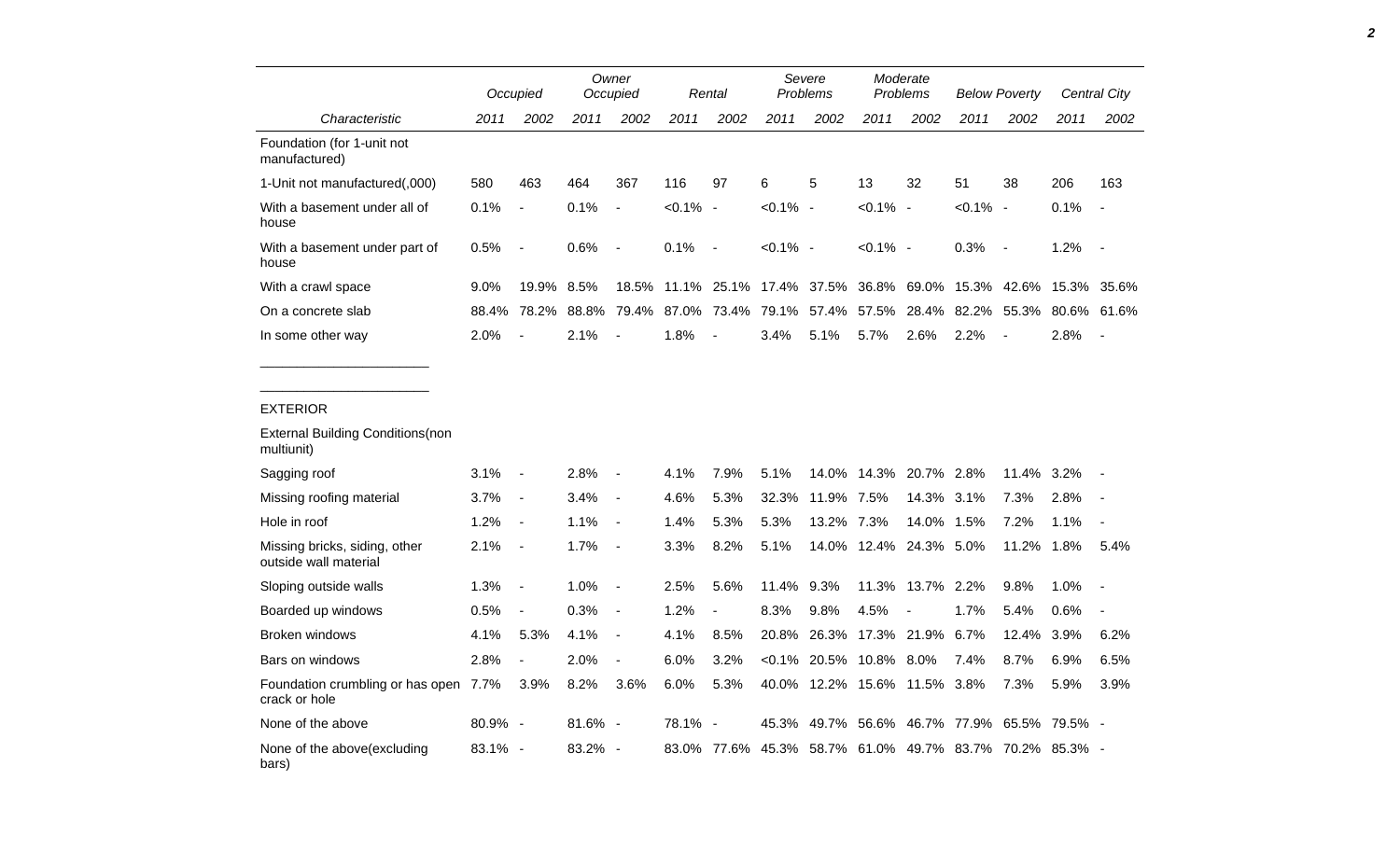|                                         |             | Occupied                 |             | Owner<br>Occupied        |             | Rental                        |             | Severe<br>Problems                 |             | Moderate<br>Problems |             | <b>Below Poverty</b> |             | Central City |
|-----------------------------------------|-------------|--------------------------|-------------|--------------------------|-------------|-------------------------------|-------------|------------------------------------|-------------|----------------------|-------------|----------------------|-------------|--------------|
| Characteristic                          | 2011        | 2002                     | 2011        | 2002                     | 2011        | 2002                          | 2011        | 2002                               | 2011        | 2002                 | 2011        | 2002                 | 2011        | 2002         |
| Water Leakage During Last 12<br>Months  |             |                          |             |                          |             |                               |             |                                    |             |                      |             |                      |             |              |
| With leakage from outside<br>structure  | 6.5%        | 10.3%                    | 6.3%        | 10.1%                    | 6.9%        |                               |             | 10.7% 30.4% 40.8% 31.1% 26.3% 7.3% |             |                      |             | 13.6% 7.8%           |             | 10.9%        |
| Roof                                    | 4.6%        | 7.3%                     | 4.8%        | 7.6%                     | 4.4%        | 6.6%                          | 12.2%       | 32.1%                              |             | 19.3% 21.7%          | 4.7%        | 10.7%                | 6.3%        | 8.2%         |
| <b>Basement leak</b>                    | $< 0.1\%$ - |                          | $< 0.1\%$ - |                          | $< 0.1\%$ - |                               | $< 0.1\%$ - |                                    | $< 0.1\%$ - |                      | $< 0.1\%$ - |                      | $< 0.1\%$ - |              |
| Walls, closed windows, or doors<br>leak | 0.7%        | $\overline{\phantom{a}}$ | 0.7%        | $\overline{\phantom{a}}$ | 0.8%        | $\overline{\phantom{a}}$      | 1.1%        | 10.3%                              | 4.3%        | 5.6%                 | 0.9%        | $\sim$               | 0.9%        | $\sim$       |
| Other or Unknown exterior Leak          | 1.2%        | $\overline{\phantom{a}}$ | 0.8%        | $\overline{\phantom{a}}$ | 1.8%        | $\overline{\phantom{a}}$      | 18.2% 9.4%  |                                    | 9.9%        | 3.6%                 | 2.3%        | $\sim$               | 1.0%        | $\sim$       |
|                                         |             |                          |             |                          |             |                               |             |                                    |             |                      |             |                      |             |              |
| <b>INTERIOR</b>                         |             |                          |             |                          |             |                               |             |                                    |             |                      |             |                      |             |              |
| Damage                                  |             |                          |             |                          |             |                               |             |                                    |             |                      |             |                      |             |              |
| Holes in floors                         | 1.1%        |                          | 1.0%        |                          | 1.4%        | $\overline{a}$                | 25.9% 5.5%  |                                    | 5.5%        | 9.7%                 | 1.5%        |                      | 0.7%        |              |
| Open cracks or holes                    | 6.9%        | 8.1%                     | 6.9%        | 7.7%                     | 6.9%        | 8.9%                          |             | 31.8% 14.7%                        | 26.8%       | 28.8%                | 7.5%        | 12.1%                | 7.7%        |              |
| Broken plaster or peeling paint         | 1.2%        |                          | 0.9%        | $\blacksquare$           | 1.8%        | $\blacksquare$                | 11.0% -     |                                    | 9.4%        | 18.0% 1.9%           |             | 6.5%                 | 1.7%        | $\sim$       |
| Water Leakage During Last 12<br>Months  |             |                          |             |                          |             |                               |             |                                    |             |                      |             |                      |             |              |
| With leakage from inside structure 8.1% |             | 13.2% 6.3%               |             |                          |             | 12.0% 11.1% 15.7% 14.9% 28.2% |             |                                    |             | 30.6% 23.5%          | $15.9\%$ -  |                      | 8.2%        | 10.1%        |
| Fixtures backed up or overflowed        | 1.5%        |                          | 1.8%        | $\overline{a}$           | 0.9%        | 5.9%                          | 2.1%        | 19.5%                              | 1.0%        | 8.1%                 | 0.9%        | 6.7%                 | 1.5%        |              |
| Pipes leaked                            | 3.5%        | 5.2%                     | 3.1%        | $\overline{a}$           | 4.1%        | 7.5%                          | 9.2%        | 5.9%                               | 6.6%        | 11.7%                | 5.9%        | 9.2%                 | 3.0%        | $\sim$       |
| Broken water heater                     | 0.7%        | $\blacksquare$           | 0.8%        | $\overline{a}$           | 0.5%        | $\overline{\phantom{0}}$      | 4.7%        | 9.1%                               | 0.3%        |                      | 0.6%        | $\blacksquare$       | 0.7%        |              |
| Other or Unknown                        | 2.9%        |                          | 1.2%        | $\blacksquare$           | 5.6%        | 4.7%                          | 2.8%        | 8.1%                               | 22.9% 7.3%  |                      | 8.8%        | 2.8%                 | 3.8%        |              |

Rodents

Signs of rats in last 3 mon. 4.8% - 2.1% - 1.4% - 0.9% 12.3% 6.8% 9.0% 3.7% - 1.1% -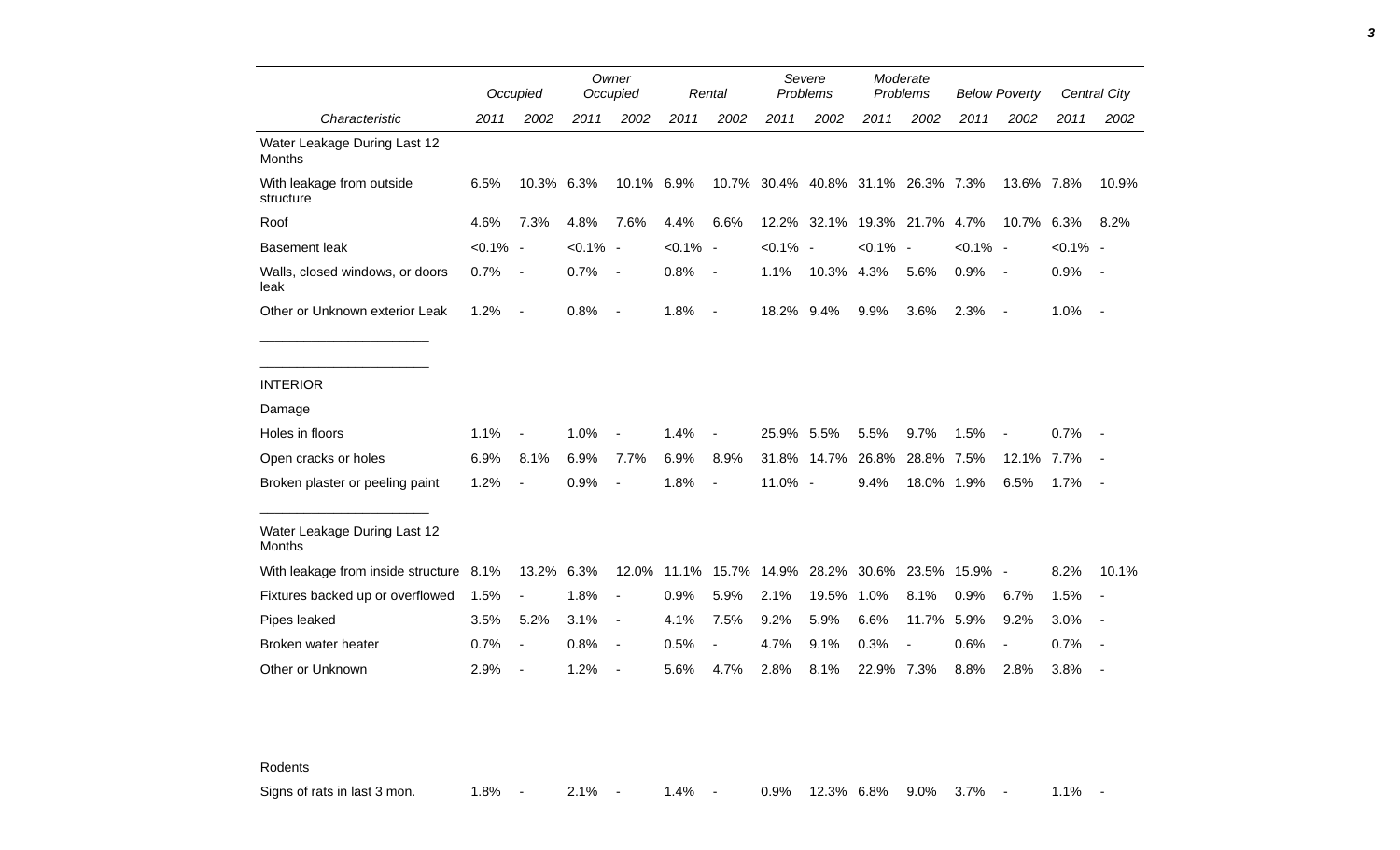|                                                           |      | Occupied                 |      | Owner<br>Occupied        |             | Rental                   | Severe<br>Problems |                | Moderate<br>Problems |                          | <b>Below Poverty</b> |                          |             | Central City |
|-----------------------------------------------------------|------|--------------------------|------|--------------------------|-------------|--------------------------|--------------------|----------------|----------------------|--------------------------|----------------------|--------------------------|-------------|--------------|
| Characteristic                                            | 2011 | 2002                     | 2011 | 2002                     | 2011        | 2002                     | 2011               | 2002           | 2011                 | 2002                     | 2011                 | 2002                     | 2011        | 2002         |
| Signs of mice in last 3 mon.                              | 4.8% | $\blacksquare$           | 5.2% | 4.3%                     | 4.0%        | $\overline{\phantom{a}}$ | 22.7%              | 10.5%          | 6.1%                 | 11.7%                    | 3.4%                 | 6.4%                     | 6.0%        | 4.6%         |
| Signs of rodents, not sure which<br>kind in last 3 mon.   | 0.8% | $\blacksquare$           | 0.9% |                          | 0.7%        | $\sim$                   | 6.2%               | $< 0.1\%$      | 1.3%                 | $\sim$                   | 1.4%                 |                          | 0.4%        |              |
| Electrical                                                |      |                          |      |                          |             |                          |                    |                |                      |                          |                      |                          |             |              |
| No electrical wiring                                      | 0.3% | $\overline{\phantom{a}}$ | 0.4% |                          | $< 0.1\%$ - |                          | $< 0.1\%$          | 3.7%           | $< 0.1\%$ 0.4%       |                          | $< 0.1\%$ -          |                          | $< 0.1\%$ - |              |
| <b>Exposed wiring</b>                                     | 1.1% | $\overline{\phantom{a}}$ | 0.5% | $\overline{\phantom{a}}$ | 2.0%        | $\blacksquare$           | 22.2%              | 6.3%           | 2.1%                 | $\overline{\phantom{a}}$ | 3.3%                 | $\overline{\phantom{a}}$ | 1.4%        | $\sim$       |
| Rooms without electric outlets                            | 0.9% |                          | 0.8% |                          | 1.1%        | $\blacksquare$           | 2.2%               | 6.6%           | 0.6%                 |                          | 0.4%                 | $\overline{\phantom{a}}$ | 0.2%        |              |
| Fuses/breakers blown in last 3<br>mon.                    | 9.1% | 12.8%                    |      | 10.0% 14.5%              | 7.5%        | 9.5%                     | 20.3%              | 21.8%          | 13.4%                | 18.3%                    | 9.9%                 | 11.0%                    | 11.0% 12.0% |              |
| Sanitation                                                |      |                          |      |                          |             |                          |                    |                |                      |                          |                      |                          |             |              |
| Lacking complete kitchen facilities                       | 1.0% |                          | 0.1% |                          | 2.6%        |                          | 1.4%               | 19.2%          | 29.3%                | 19.6%                    | 1.2%                 |                          | 1.1%        |              |
| Lacking some or all plumbing<br>facilities                | 0.5% | $\overline{\phantom{a}}$ | 0.1% | $\overline{a}$           | 1.2%        | $\blacksquare$           | 46.4%              |                | $53.4\%$ < 0.1% -    |                          | 1.2%                 | $\overline{\phantom{a}}$ | 0.5%        | $\sim$       |
| Water not safe to drink                                   | 7.1% | 12.7%                    | 5.8% | 10.8%                    | 9.4%        | 16.6%                    | 32.1%              | 22.4%          | 27.1%                | 23.7%                    | 15.6%                | 17.3%                    | 10.2%       | 14.0%        |
| Water stoppage in last 3 mon.                             | 3.6% | 5.6%                     | 2.5% |                          | 5.4%        | 8.5%                     | 10.3%              | 14.1%          | 8.7%                 | 9.4%                     | 4.2%                 | 6.9%                     | 5.5%        |              |
| No flush toilets working some time<br>in last 3 mon.      | 1.9% | $\blacksquare$           | 1.1% | $\blacksquare$           | 3.2%        | 5.5%                     | 7.3%               | 12.1%          | 13.5% 8.3%           |                          | 2.6%                 | 7.5%                     | 1.6%        |              |
| With sewage disposal<br>breakdowns in last 3 mon.         | 1.1% | $\overline{\phantom{a}}$ | 0.7% |                          | 1.8%        | $\blacksquare$           | 2.5%               | $\blacksquare$ | 4.9%                 | 5.9%                     | 1.9%                 | $\overline{\phantom{a}}$ | 0.9%        |              |
| Septic tank, cesspool, chemical<br>toilet                 | 4.9% | 5.3%                     | 6.3% | 6.8%                     | 2.7%        | $\overline{\phantom{a}}$ | 8.3%               | 2.2%           | 4.8%                 | 6.3%                     | 3.0%                 | 6.7%                     | 0.4%        | $\sim$       |
| With septic tank or cesspool<br>breakdowns in last 3 mon. | 0.3% |                          | 0.1% |                          | 0.7%        |                          | $< 0.1\%$ -        |                | $< 0.1\%$            | 1.0%                     | $< 0.1\%$ 0.4%       |                          | $< 0.1\%$ - |              |

## HEATING/FUEL

Main Heating Equipment

Warm-air furnace 81.1% 76.2% 82.2% - 79.3% 69.8% 73.6% 66.6% 40.5% 26.0% 72.1% 63.4% 79.8% 69.2%

*4*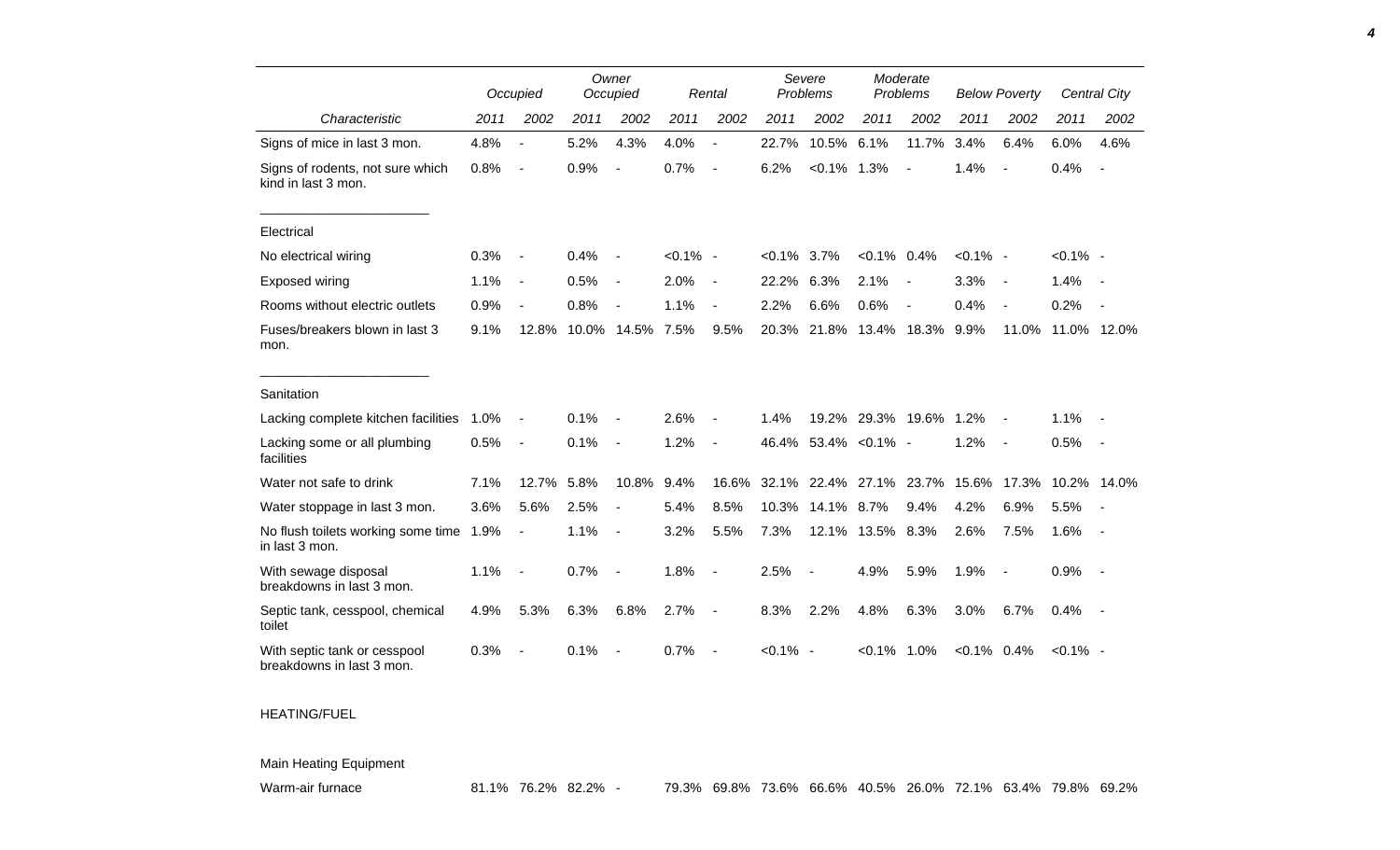|                                                         | Occupied    |                              | Owner<br>Occupied   |                          |             | Rental                   | Severe<br>Problems |                          | Moderate<br>Problems |                   | <b>Below Poverty</b> |                          |                | Central City             |
|---------------------------------------------------------|-------------|------------------------------|---------------------|--------------------------|-------------|--------------------------|--------------------|--------------------------|----------------------|-------------------|----------------------|--------------------------|----------------|--------------------------|
| Characteristic                                          | 2011        | 2002                         | 2011                | 2002                     | 2011        | 2002                     | 2011               | 2002                     | 2011                 | 2002              | 2011                 | 2002                     | 2011           | 2002                     |
| Steam or hot water system                               | $< 0.1\%$ - |                              | $< 0.1\%$ -         |                          | $< 0.1\%$ - |                          | $< 0.1\%$ -        |                          | $< 0.1\%$ -          |                   | $< 0.1\%$ -          |                          | $< 0.1\%$ -    |                          |
| Electric heat pump                                      |             | 12.4% 13.7%                  |                     | 13.1% 12.5%              |             | 11.2% 16.1%              | 9.6%               | 15.1%                    | 12.5% 9.3%           |                   | 10.3% -              |                          | 7.1%           | 10.4%                    |
| Built-in electric units                                 | 0.3%        | $\overline{\phantom{a}}$     | 0.1%                | $\overline{\phantom{a}}$ | 0.6%        | $\blacksquare$           | $< 0.1\%$ -        |                          | $< 0.1\%$ -          |                   | $< 0.1\%$ 0.2%       |                          | 0.9%           |                          |
| Floor, wall, or other built-in hot air<br>without ducts | 1.6%        | $\overline{\phantom{a}}$     | 1.2%                | $\blacksquare$           | 2.1%        | $\blacksquare$           | 1.9%               | $\overline{\phantom{a}}$ | $< 0.1\%$ 1.7%       |                   | 5.8%                 | 3.9%                     | 3.3%           | $\sim$                   |
| Room heaters with flue                                  | 0.3%        | $\overline{\phantom{a}}$     | 0.2%                | $\overline{\phantom{a}}$ | 0.5%        | $\overline{\phantom{a}}$ | 4.8%               | $\overline{\phantom{a}}$ | $< 0.1\%$ -          |                   | 1.0%                 | $\overline{\phantom{a}}$ | 0.4%           | $\overline{\phantom{a}}$ |
| Room heaters without flue                               | 1.6%        | $\overline{\phantom{a}}$     | 0.9%                | $\overline{\phantom{a}}$ | 2.7%        | 5.5%                     | 2.9%               | $\overline{\phantom{a}}$ |                      | 44.7% 58.0%       | 3.9%                 | 9.3%                     | 3.5%           | 8.6%                     |
| Portable electric heaters                               | 2.3%        | $\blacksquare$               | 1.6%                | $\blacksquare$           | 3.3%        | $\overline{\phantom{a}}$ | 6.3%               | $\blacksquare$           | 1.7%                 | $\blacksquare$    | 5.7%                 | 7.4%                     | 4.5%           | $\sim$                   |
| <b>Stoves</b>                                           | 0.1%        | $\overline{\phantom{a}}$     | 0.2%                | $\blacksquare$           | $< 0.1\%$ - |                          | $< 0.1\%$ -        |                          | $< 0.1\%$ 0.5%       |                   | 0.2%                 | $\overline{\phantom{a}}$ | $< 0.1\%$ -    |                          |
| Fireplace without inserts                               | 0.1%        | $\qquad \qquad \blacksquare$ | 0.1%                | $\overline{\phantom{a}}$ | $< 0.1\%$ - |                          | $< 0.1\%$ -        |                          | $< 0.1\%$ -          |                   | $< 0.1\%$ 0.4%       |                          | $< 0.1\%$ -    |                          |
| Other                                                   | 0.1%        | $\blacksquare$               | $< 0.1\%$ -         |                          | 0.1%        | $\blacksquare$           | $< 0.1\%$ 1.3%     |                          | 0.5%                 | $\sim$            | 0.4%                 | $\overline{\phantom{a}}$ | 0.1%           | $\sim$ $-$               |
| No heating equipment                                    | 0.1%        | $\blacksquare$               | 0.1%                | $\blacksquare$           | 0.1%        | $\overline{\phantom{a}}$ | 0.9%               | 7.0%                     | $< 0.1\%$ -          |                   | 0.4%                 | $\sim$                   | 0.1%           | $\sim$                   |
| Cooking stove                                           | 0.1%        | $\overline{\phantom{a}}$     | 0.1%                | $\overline{\phantom{a}}$ | 0.1%        | $\overline{\phantom{a}}$ | $< 0.1\%$ -        |                          | $< 0.1\%$ -          |                   | 0.3%                 | $\sim$                   | 0.2%           | $\sim$                   |
| <b>Water Heating Fuel</b>                               |             |                              |                     |                          |             |                          |                    |                          |                      |                   |                      |                          |                |                          |
| Electricity                                             |             |                              | 60.8% 55.5% 50.5% - |                          | 78.0%       |                          | 70.5% 70.8%        | 44.5%                    | 48.5%                | 25.9%             | 60.4%                |                          | 49.4% 50.2%    | 44.5%                    |
| Gas, LP/bottled gas                                     |             |                              | 39.0% 44.1% 49.5% - |                          | 21.4%       | 28.7%                    | 29.2%              |                          |                      | 50.0% 51.5% 73.7% | 37.8%                | 49.4%                    | 49.8%          | 55.2%                    |
| Other                                                   | 0.2%        |                              | $< 0.1\%$ 0.2%      |                          | 0.6%        | $\overline{\phantom{a}}$ | $< 0.1\%$ 5.4%     |                          | $< 0.1\%$ 0.4%       |                   | 1.8%                 | $\overline{\phantom{a}}$ | $< 0.1\%$ 0.4% |                          |
| Clothes Dryer(,000)                                     | 659         | 476                          | 475                 | 370                      | 184         | 106                      | 6                  | 3                        | 14                   | 23                | 58                   | 32                       | 211            | 138                      |
| Have Clothes Dryer                                      | 83.8% -     |                              | 96.7% -             |                          | 62.3%       | 54.9%                    | 67.7%              | 37.9%                    | 50.1%                | 54.0%             | 62.7%                | 51.5%                    | 78.7%          | 72.2%                    |
| Electricity                                             | 94.3% -     |                              | 92.9%               | $\overline{\phantom{a}}$ | 98.0% -     |                          | 93.0%              | 100%                     | 96.1%                | 89.6%             | 90.7% -              |                          | 94.0% -        |                          |
| Gas, LP gas (liquid propane)                            | 5.7%        | 6.4%                         | 7.1%                | 7.8%                     | 1.9%        | $\overline{\phantom{a}}$ | 7.0%               | 0.1%                     | 3.9%                 | 9.6%              | 9.3%                 | 5.4%                     | 5.9%           | 7.7%                     |
| Other                                                   | $< 0.1\%$ - |                              | $< 0.1\%$ -         |                          | 0.1%        | $\blacksquare$           | $< 0.1\%$ -        |                          | $< 0.1\%$ 0.9%       |                   | $< 0.1\%$ -          |                          | 0.1%           | $\overline{\phantom{a}}$ |

Heating Problems

\_\_\_\_\_\_\_\_\_\_\_\_\_\_\_\_\_\_\_\_\_\_\_

Uncomfortably cold for 24 hours or more last winter 9.4% 5.8% 8.4% 4.9% 11.8% 7.9% 71.7% 57.9% 19.4% 13.6% 10.2% 11.1% 11.6% 6.5%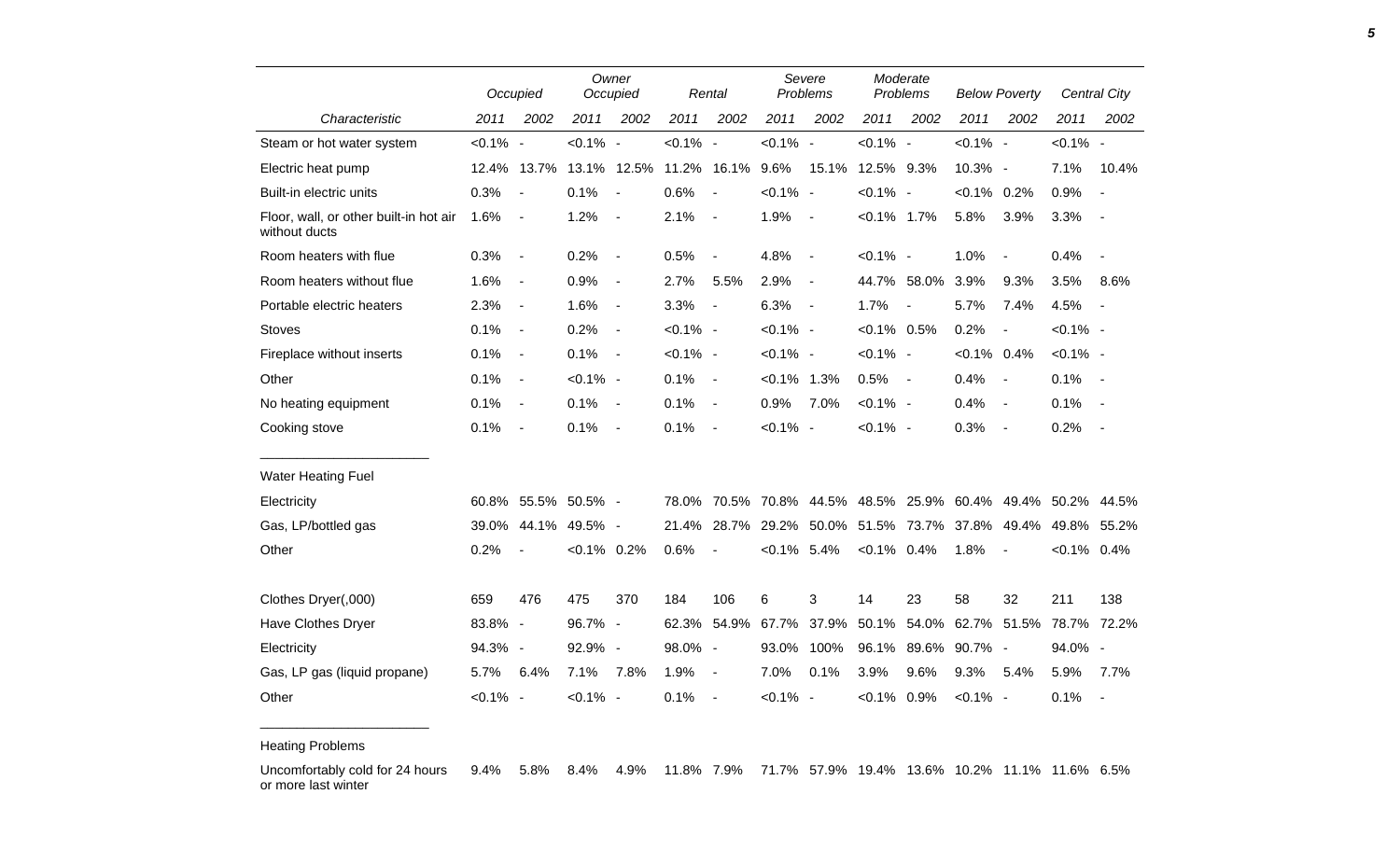|                                      |             | Owner<br>Occupied<br>Rental<br>Occupied |                |                          |                | Severe<br>Problems       | Moderate<br>Problems |                          | <b>Below Poverty</b> |                          |                | Central City             |                |                          |
|--------------------------------------|-------------|-----------------------------------------|----------------|--------------------------|----------------|--------------------------|----------------------|--------------------------|----------------------|--------------------------|----------------|--------------------------|----------------|--------------------------|
| Characteristic                       | 2011        | 2002                                    | 2011           | 2002                     | 2011           | 2002                     | 2011                 | 2002                     | 2011                 | 2002                     | 2011           | 2002                     | 2011           | 2002                     |
| Heating equipment breakdowns         | 2.0%        | $\blacksquare$                          | 1.9%           | $\overline{a}$           | 2.3%           | $\overline{a}$           | 49.4%                | 43.8%                    | 0.3%                 | $\overline{a}$           | 3.6%           | $\sim$                   | 2.2%           | $\overline{\phantom{a}}$ |
| Other causes                         | 6.4%        | 3.0%                                    | 6.4%           | 2.9%                     | 6.4%           | 3.1%                     | 33.4%                | 9.1%                     | 15.2%                | 9.4%                     | 4.5%           | 5.6%                     | 7.8%           | 3.1%                     |
| Utility interruption                 | 2.8%        | $\blacksquare$                          | 3.8%           | $\blacksquare$           | 1.0%           | $\overline{\phantom{a}}$ | 3.8%                 | $\overline{a}$           | 2.2%                 | $\blacksquare$           | 1.2%           | $\overline{\phantom{a}}$ | 2.9%           | $\blacksquare$           |
| Inadequate heating capacity          | 0.9%        | $\overline{\phantom{a}}$                | 0.6%           | $\overline{\phantom{a}}$ | 1.4%           | $\blacksquare$           | 1.1%                 | $\overline{\phantom{a}}$ | 9.8%                 | 4.2%                     | 1.0%           | $\overline{\phantom{a}}$ | 1.4%           | $\overline{\phantom{a}}$ |
| Inadequate insulation                | 1.8%        | $\blacksquare$                          | 1.1%           | $\blacksquare$           | 2.9%           | $\overline{\phantom{a}}$ | 18.3%                | 5.9%                     | 5.2%                 | 4.3%                     | 1.3%           | $\blacksquare$           | 2.2%           | $\overline{a}$           |
| Cost of heating                      | 0.4%        | $\blacksquare$                          | 0.4%           | $\blacksquare$           | 0.4%           | $\blacksquare$           | 4.7%                 | $\blacksquare$           | $< 0.1\%$ 2.2%       |                          | 0.9%           | $\blacksquare$           | 0.2%           | $\overline{\phantom{a}}$ |
| Other                                | 0.9%        | $\blacksquare$                          | 0.7%           | $\overline{\phantom{a}}$ | 1.0%           | $\blacksquare$           | 5.6%                 | 6.8%                     | 1.7%                 | $\overline{\phantom{a}}$ | 0.6%           | $\blacksquare$           | 1.2%           | $\sim$                   |
|                                      |             |                                         |                |                          |                |                          |                      |                          |                      |                          |                |                          |                |                          |
| SELECTED PHYSICAL<br><b>PROBLEMS</b> |             |                                         |                |                          |                |                          |                      |                          |                      |                          |                |                          |                |                          |
| Severe Physical Problems(,000)       | 9           | 8                                       | $\overline{c}$ | 3                        | $\overline{7}$ | 5                        | 9                    | 8                        |                      |                          | $\overline{c}$ | 3                        | $\overline{2}$ | 4                        |
| Severe physical problems             | 1.1%        | $\overline{\phantom{a}}$                | 0.5%           | $\blacksquare$           | 2.2%           | $\blacksquare$           | 100%                 | $\overline{a}$           |                      |                          | 1.9%           | $\blacksquare$           | 0.7%           | $\overline{\phantom{a}}$ |
| Plumbing                             | 0.5%        | $\overline{\phantom{a}}$                | 0.1%           | $\blacksquare$           | 1.2%           | $\blacksquare$           |                      | 46.4% 53.4%              |                      |                          | 1.2%           | $\blacksquare$           | 0.5%           | $\sim$                   |
| Heating                              | 0.5%        | $\overline{\phantom{a}}$                | 0.3%           | $\blacksquare$           | 1.0%           | $\overline{\phantom{a}}$ | 47.0%                | 42.5%                    |                      |                          | 0.5%           | $\overline{\phantom{a}}$ | 0.1%           | $\sim$                   |
| Electric                             | $< 0.1\%$ - |                                         | $< 0.1\%$ -    |                          | $< 0.1\%$ -    |                          | 1.1%                 |                          |                      |                          | 0.1%           | $\overline{\phantom{a}}$ | $< 0.1\%$ -    |                          |
| Hallways                             | $< 0.1\%$ - |                                         | $< 0.1\%$ -    |                          | $< 0.1\%$ -    |                          | $< 0.1\%$ -          |                          |                      |                          | $< 0.1\%$ -    |                          | $< 0.1\%$ -    |                          |
| Upkeep                               | 0.1%        | $\overline{\phantom{a}}$                | 0.1%           | $\blacksquare$           | 0.1%           | $\blacksquare$           | 5.7%                 | 6.1%                     |                      |                          | 0.1%           | $\blacksquare$           | 0.1%           | $\blacksquare$           |
| Moderate Physical<br>Problems(,000)  | 27          | 42                                      | $\overline{7}$ | 21                       | 20             | 22                       |                      |                          | 27                   | 42                       | 8              | 9                        | 17             | 24                       |
| Moderate physical problems           | 3.5%        | 7.2%                                    | 1.4%           | 5.3%                     | 6.8%           | 11.2%                    | $\mathcal{A}$        | ÷.                       | 100%                 | $\blacksquare$           | 8.2%           | 15.0% 6.1%               |                | 12.6%                    |
| Plumbing                             | 0.4%        | $\blacksquare$                          | 0.1%           | $\blacksquare$           | 0.8%           |                          |                      |                          | 11.1%                | 4.2%                     | 0.6%           | $\blacksquare$           | 0.7%           | $\overline{\phantom{a}}$ |
| Heating                              | 1.6%        | $\overline{\phantom{a}}$                | 0.9%           | $\overline{\phantom{a}}$ | 2.6%           | 5.5%                     | L.                   |                          | 44.7%                | 58.0%                    | 3.8%           | 9.3%                     | 3.4%           | 8.6%                     |
| Upkeep                               | 1.0%        | $\overline{\phantom{a}}$                | 0.1%           | $\blacksquare$           | 2.6%           |                          |                      |                          | 29.3%                | 19.6%                    | 1.2%           | $\blacksquare$           | 1.1%           | $\overline{\phantom{a}}$ |
| Hallways                             | $< 0.1\%$ - |                                         | $< 0.1\%$ -    |                          | $< 0.1\%$      | 0.3%                     | $\overline{a}$       |                          | $< 0.1\%$            | 1.3%                     | $< 0.1\%$ 0.2% |                          | $< 0.1\%$ 0.2% |                          |
| Kitchen                              | 0.7%        | $\overline{\phantom{a}}$                | 0.4%           | $\blacksquare$           | 1.1%           | $\blacksquare$           |                      |                          |                      | 19.4% 24.4% 2.7%         |                | $\blacksquare$           | 1.1%           | $\blacksquare$           |

\_\_\_\_\_\_\_\_\_\_\_\_\_\_\_\_\_\_\_\_\_\_\_